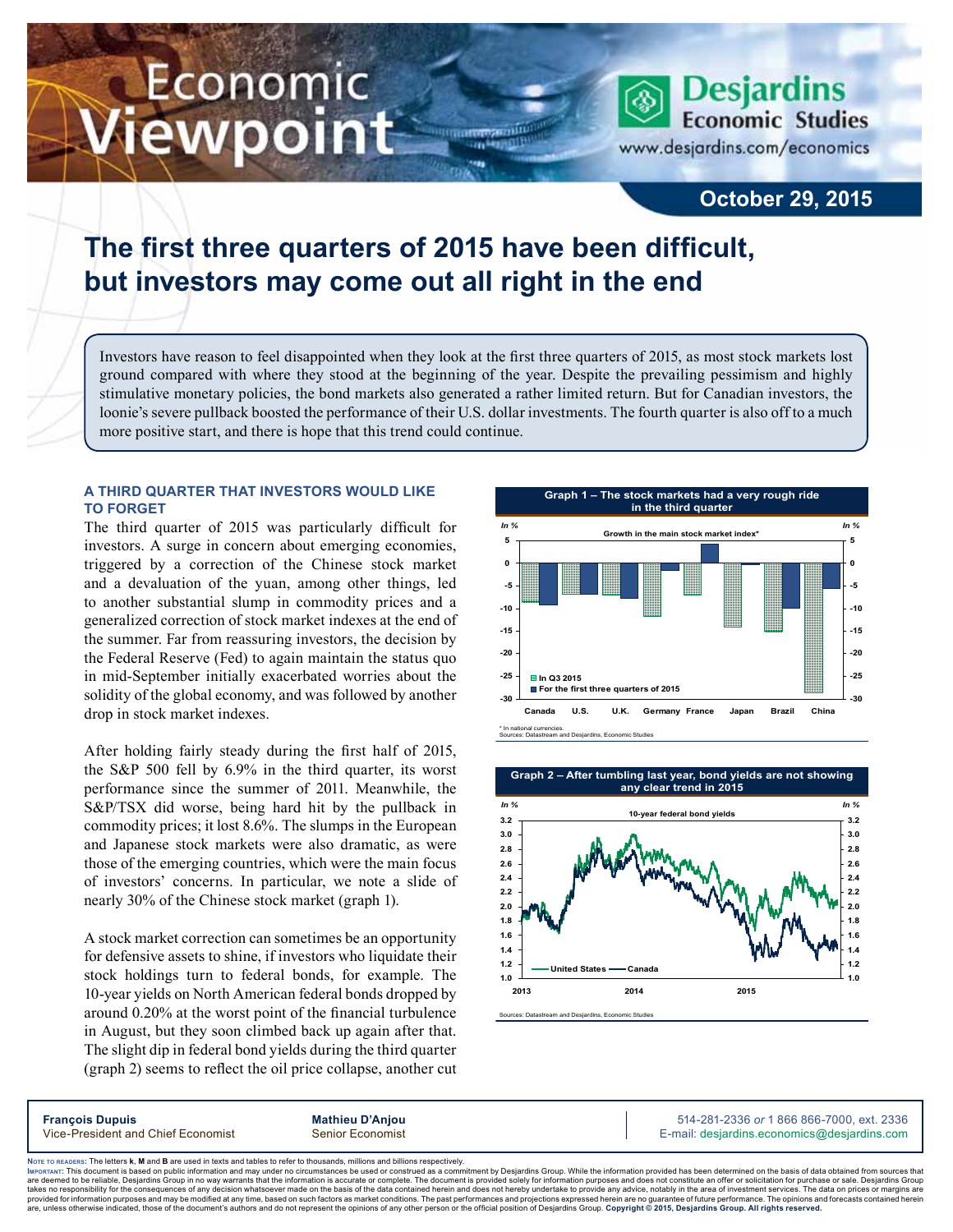

in Canadian key interest rates and the Fed's continuation of the status quo. Nonetheless, Canadian investors enjoyed a return of nearly 1% from federal bonds in the third quarter. However, that gain was largely offset by a downturn in corporate and provincial bonds, as rising financial tensions sparked a widening of credit spreads. Thus, the FTSE TMX Canadian bond index was at a standstill in the third quarter.

#### **The Canadian dollar saves the day**

At first glance, the situation in the financial markets at the end of the first three quarters of 2015 was enough to give investors the blues. The vast majority of stock markets were posting a slump that the modest gains of the bond market could not compensate for. Does this mean that Canadian investors can expect to wind up the year 2015 with a loss to their investment portfolios?

Fortunately, a few factors could boost returns. First of all, investors who hold foreign investments are likely to have recorded significant gains during the past few quarters thanks to the sharp drop of the Canadian dollar. For example, an Apple share ended the third quarter of 2015 at US\$110.30, quite close to where it stood at the end of 2014. The value of that same share in Canadian dollars has risen from C\$128 to C\$147, a gain of nearly 15%. This substantial gain essentially reflects the loss of value of our currency in the U.S. market, but this loss of value also affects all other assets denominated in Canadian dollars. We should point out, though, that investors who chose investment funds or exchange-traded funds (ETFs) that are hedged against exchange rate fluctuations (a prudent option that is entirely appropriate for many investors) will not benefit from the sharp drop in the Canadian dollar.

The performances of the S&P 500 and of the MSCI EAFE index (which reflects the performance of developed stock markets outside North America) are thus much more favourable when expressed in Canadian dollars (graph 3).



This sizable return on assets denominated in U.S. dollars should save the day for many Canadian investors this year. Thus, we calculate that a very simple Canadian portfolio (15% U.S. stocks, 25% Canadian stocks, 45% Canadian bonds and 5% Treasury bills) recorded a return of 0.7% over the first three quarters of 2015, despite the 7% loss on Canadian stocks. Without the currency effect, this portfolio would have drop 2%. A more aggressive portfolio consisting of 20% Canadian stocks, 20% U.S. stocks, 20% of the MSCI EAFE, 35% Canadian bonds and 5% Treasury bills would have posted growth of 3% at the end of the first three quarters of 2015, compare with a drop of 2.5% without the currency effect.

#### **A year-end rally on the horizon?**

Investors may also see the return of their portfolios boosted by a good fourth quarter. Already, the stock markets did much better in the early weeks of October. The S&P 500 recently moved back into positive territory for the year, and many European stock markets are once again showing over 10% growth compared with the beginning of 2015. Even the Canadian stock market has wiped out a considerable portion of its losses, despite commodity prices still being weak.

Of course, the performance seen in the early weeks of October offers no guarantee for the fourth quarter as a whole. A resurgence of worry in the markets could easily trigger another stock market correction. But apart from this volatility, which is inherent to stock markets, some recent developments allow us to be fairly optimistic.

The sharp downturn in the stock markets in the third quarter mainly reflected two factors: fears of a collapse in the emerging countries (especially China) and concerns about the beginning of monetary firming in the United States. The economies of many emerging countries (Russia and Brazil in particular) are still struggling, but the latest data from China are not consistent with the worst-case scenarios. For instance, Chinese GDP posted annual growth of 6.9% in the third quarter. The new easing of Chinese monetary policy that was announced in October also indicates that authorities remain vigilant.

By deciding on the status quo in September, and justifying that decision by pointing at international and financial turbulence, the Fed also sent a reassuring message to investors. Some Fed leaders are keeping the door open to a key interest rate hike in December, but a growing number of members seem to want to wait for more signs of a pick-up in inflation before taking action. Given that some U.S. economic statistics (job creation in particular) have been flagging recently, we are now forecasting that the Fed will wait until March 2016 before initiating monetary